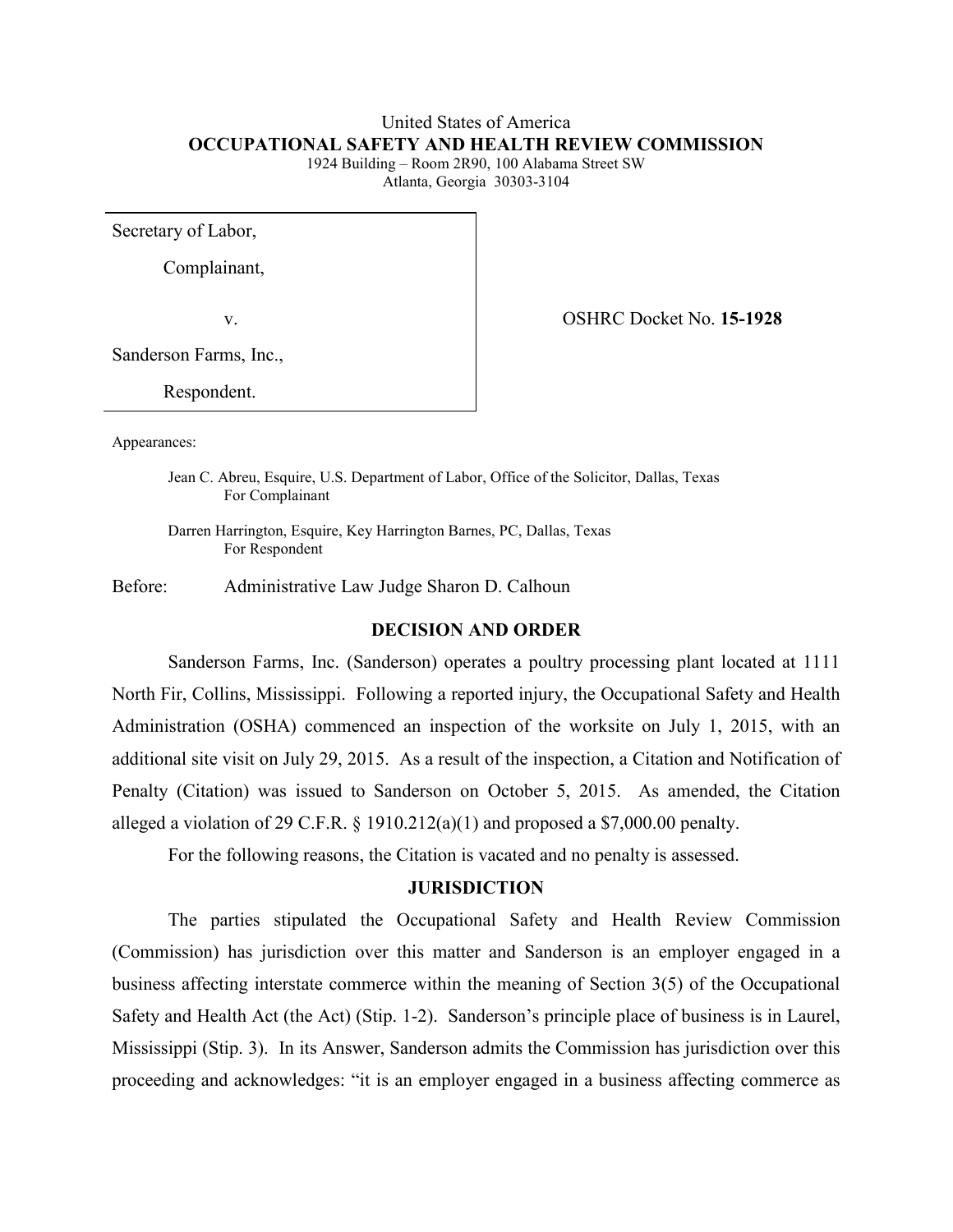these terms are defined in the Act." (Answer at 1). Based upon the parties' stipulations and the record, Sanderson is a covered business and the Commission has jurisdiction under the Act.

## **PROCEDURAL BACKGROUND**

On October 5, 2015, the Secretary issued one serious Citation for a violation of 29 C.F.R. § 1910.212(a)(3) with a \$7,000.00 penalty. OSHA received Sanderson's Notice of Contest on November 2, 20[1](#page-1-0)5.<sup>1</sup> The Secretary filed a timely Complaint and a Motion to Amend the Citation to allege a violation of 29 C.F.R. § 1910.212(a)(1), a different subpart of the same machine guarding standard initially cited.

Sanderson first filed a timely Answer and then filed a Motion for Summary Judgment. The court issued an Order Denying Respondent's Motion for Summary Judgment and Granting the Secretary's Motion to Amend the Citation on June 8, 2016. A hearing was held from July 18, 2016 to July 19, 2016, in Jackson, Mississippi. Both parties filed post-hearing briefs.

### **FACTUAL BACKGROUND**

Sanderson operates a poultry processing plant where employees debone chickens on approximately eight "cone lines" (Stip. 5; Tr. 154, 162-63). Each cone line has a continuously moving conveyor with several "cones" approximately twelve inches apart (Tr. 39, 56; Exhs. C-2f, R-9). Employees stand on one side of the cone line making cuts on chicken carcasses as they come down the line (Exh. R-9; Tr. 56, 162, 261-62, 288). Opposite from where the employees stand, there is a splashguard running the length of the cone line (Exhs. C-2e, R-9; Tr. 55, 71, 232, 252, 255-56, 279). The splashguard had been installed to prevent chicken from falling on the floor (Tr. 72-73, 232, 251, 279). Prior to OSHA's first site visit, there was a gap of between one-quarter and three-quarters of an inch between the bottom of the splashguard and the conveyor belt (Tr. 47, 52-53, 252; Exhs. C-2c, C-2d).

Around 9:00 a.m., on June 29, 2015, most of the employees on one of the cone lines took a ten minute break (Tr. 163, 165). One employee declined to take her break and instead worked to catch up on chicken carcasses she did not have time to complete when the line was running (Tr. 163-65, 228; Stip. 6-7). After completing the catch-up work, the employee saw a piece of chicken stuck between the splashguard and the conveyor belt and attempted to remove it with her fingers (Tr. 155, 165, 167; Exhs. C-1, C-2a). As the conveyor belt moved along, one of her

<span id="page-1-0"></span><sup>&</sup>lt;sup>1</sup> The Secretary does not allege that Sanderson's Notice of Contest was untimely.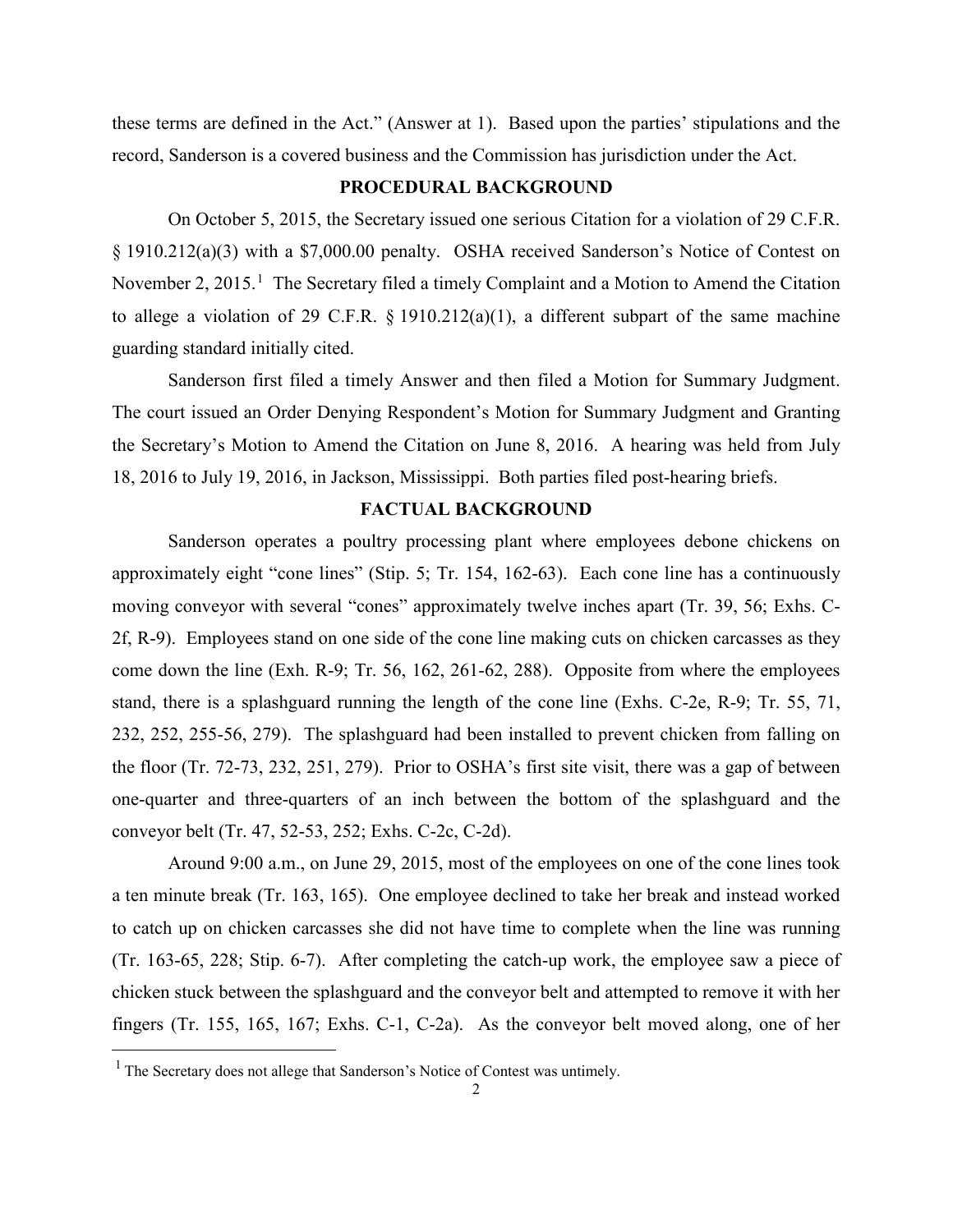fingers became trapped (Tr. 39, 155, 167; Exhs. C-1, C-2a). She screamed and another employee pushed an emergency button to stop the conveyor belt (Tr. 167, 226). At that point, the trapped employee pulled back her hand and realized her left index finger had been amputated (Tr. 167; Stip. 8). She promptly sought medical care with the aid of her co-workers<sup>[2](#page-2-0)</sup> (Tr. 167; Stip. 8; Exh. C-1).

A few hours after this incident, Sanderson's Corporate Safety and Health Coordinator, Richard Ward, reported the accident to OSHA (Tr. 29; Exh. C-1). Two days later, on July 1, 2015, Albert Smith, an OSHA compliance officer CSHO, inspected the worksite (Tr. 31). During the course of OSHA's inspection, on July 25 and 26, 2016, Sanderson lowered the splashguard to eliminate the gap between the splashguard and the conveyor belt (Tr. 53-54, 235). On July 29, 2016, the CSHO again visited the worksite and viewed the cone line as modified (Tr. 31, 53; Exh. C-2e).

#### **DISCUSSION**

### A. **Applicable Law**

For the Secretary to establish a violation of any OSHA standard, he must prove that: (1) the cited standard applies; (2) its terms were violated; (3) employees were exposed to the violative condition; and (4) the employer knew or could have known with the exercise of reasonable diligence of the violative condition. *See Astra Pharm. Prods., Inc*., 9 BNA OSHC 2126, 2129 (No. 78-6247, 1981), *aff'd in pertinent part*, 681 F.2d 69 (1st Cir. 1982). The Secretary has the burden of proving each of these elements by a preponderance of the evidence. *Id*.

### B. **Applicability**

 $\overline{a}$ 

The cited standard requires the employer to provide one or more methods of machine guarding: "to protect the operator and other employees in the machine area from hazards such as those created by point of operation, ingoing nip points, rotating parts, flying chips and sparks." 29 C.F.R. § 1910.212(a)(1). The guarding requirements apply to the moving parts of all types of industrial machinery and regardless of whether the hazards are created during production or nonproduction operations. *Ladish Co.*, 10 BNA OSHC 1235, 1237 (No. 78-1384, 1981); *Gen. Elec. Co.*, 10 BNA OSHC 1687, 1690 (No. 77-4476, 1982).

<span id="page-2-0"></span><sup>&</sup>lt;sup>2</sup> The employee's finger was unable to be reattached by medical professionals.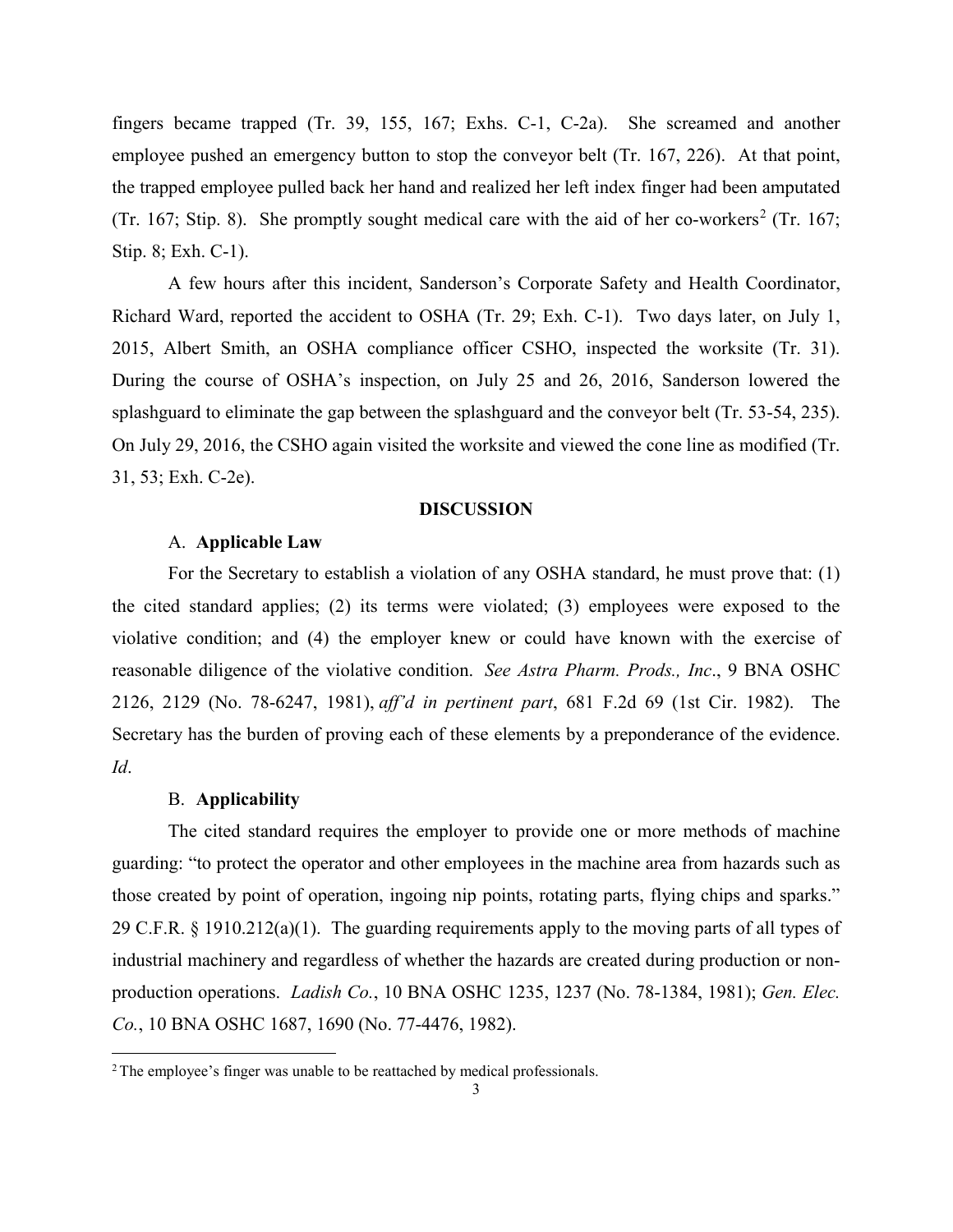Because § 1910.212(a) requires employers to guard against "hazards," without providing specific ways to do so, the Secretary must prove operating the machinery presented a hazard. *Landish*, 10 BNA OSHC at 1237; *Buffets, Inc.*, 21 BNA OSHC 1065, 1066 (No. 03-2097, 2005) (Secretary must establish the rotating parts presented a hazard). The fact it is possible for an employee to come into contact with a machine's moving parts is insufficient to establish a violation. *Id*. The Secretary must show employees are exposed to a hazard because of the way the machine functions and how it is operated.[3](#page-3-0) *Id. See also Jefferson Smurfit Corp*., 15 BNA OSHC 1419, 1421 (No. 89-0553, 1991) (possibility of exposure to an unguarded nip point insufficient to sustain a violation).

The Citation, as amended, alleges Sanderson violated 29 C.F.R. § 1910.212(a)(1) because: "[o]ne or more methods of machine guarding was not provided to protect employees on the cone line from hazards created by the opening between the splash guard and the cone line." The Secretary contends in the Citation, this failure to guard resulted in an employee being "Exposed to an amputation hazard when performing tasks including, but not limited to, cleaning debris jammed between the splashguard and the cone line" on or about July 1, 2015.<sup>[4](#page-3-1)</sup>

Sanderson implores the court to read the cited standard as not requiring guarding of the gap between the splashguard and the rest of the cone line (Sanderson's Brief at 8). Citing two machine specific guarding standards and a 2007 OSHA publication titled Safeguarding Equipment and Protecting Employees from Amputations (Safeguarding Publication), Sanderson argues OSHA has concluded gaps of the size present on the cone line are safe<sup>[5](#page-3-2)</sup> (Sanderson's Brief at 8-9; Exh. R-8). It asserts the Secretary failed to establish it had noticed the small gap was a hazard and therefore the Citation must be vacated. *Id.* at 9.

<span id="page-3-0"></span><sup>&</sup>lt;sup>3</sup> Although this case can only ultimately be appealed to the D.C. or Fifth Circuit, Sanderson urges the Court to follow the approach in *Perez v. Loren Cook Co.*, 803 F.3d 935 (8th Cir. 2015) (Sanderson's Brief at 7-8). The Court finds the case neither applicable nor persuasive. In *Loren Cook*, the Eighth Circuit determined because 29 C.F.R. § 1910.212(a)(1) identifies specific hazards related to the regular use of the machinery (such as rotating parts), it was not applicable to a hazard stemming from the catastrophic failure of a machine. 803 F.3d at 940-41. In the instant matter, there is no allegation the hazard presented by the cone line was a result of a catastrophic failure.

<span id="page-3-1"></span><sup>&</sup>lt;sup>4</sup> As initially issued, the Citation alleged this conduct violated 29 C.F.R. § 1910.212(a)(3), which requires point of operation guarding. Both the CSHO and Ward testified the gap between the splashguard and the rest of the cone line was not a point of operation (Tr. 102, 279-82). Thus, it appears the parties agree the initially cited standard is not applicable.

<span id="page-3-2"></span><sup>5</sup> The Safeguarding Publication was not timely identified as an exhibit by Sanderson but was admitted over the Secretary's objection (Ex. R-8; Tr. 98-99).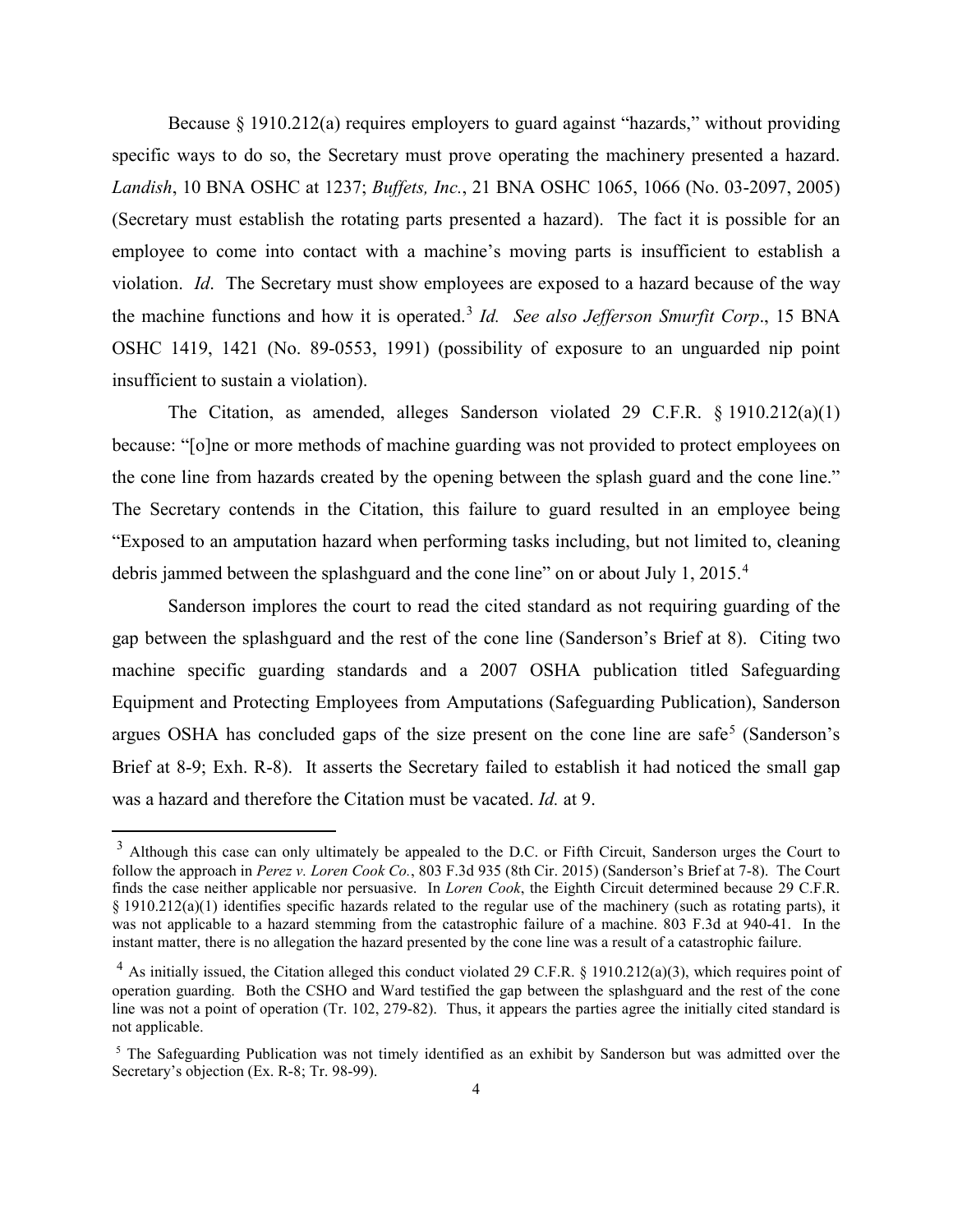As noted above, the cited standard requires employers to protect employees from hazards in machine areas "such as those created by points of operation, ingoing nip points, rotating parts, flying chips and sparks." 29 C.F.R. § 1910.212(a)(1). The CSHO testified there were no hazards related to flying chips or sparks. He did not indicate whether a point of operation, ingoing nip point, or rotating part created any hazards<sup>[6](#page-4-0)</sup> (Tr. 103). Although the video of the cone line appears to show rotating parts, the citation does not refer to these and the CSHO did not testify they should have been guarded (Exh. R-9). *See MB Consultants, Ltd*. *d/b/a Murray Chicken*, 25 BNA OSHC 1146, 1161 n. 11 (No. 12-1165, 2014) (Consol.) (ALJ) (declining to *sua sponte*  amend citation to add struck by and entanglement hazards on a poultry cone line). In fact, the CSHO offered no explanation for what needed to be guarded on the cone line and did not understand why the Secretary amended the citation to allege a violation of § 1910.212(a)(1) (Tr. 101-3).

While the sources of possible hazards set forth in the cited standard is not exhaustive, the Secretary nonetheless must present evidence supporting his view of what the hazard was Sanderson needed to guard. Here, the Secretary merely alleges employees working on the cone line were exposed to a caught by hazard, without identifying if that hazard related to the conveyor, the splashguard, the gap, or something else (Secretary's Brief at 7.) When asked at the hearing what hazards he considered employees working on the cone line to be exposed to, the CSHO's response was unclear (Tr. 73). The transcript reads "[t]o a (unintelligible) hazard." *Id.*  Neither party sought to correct the transcript nor did the Secretary present other evidence clarifying the testimony. The occurrence of the accident alone is insufficient to establish there was a hazard to which the cited standard applied. *See Ormet Corp.*, 9 BNA OSHC 1055, 1058 (No. 76-530, 1980) (vacating a citation of  $\S$  1910.212(a)(1) due to lack of evidence that a hand or arm could be pulled or caught in an unguarded area)*.*

The Secretary also failed to establish Sanderson had sufficient notice of the standard's applicability to the gap between the splashguard and the conveyor. With generally worded standards, the Fifth Circuit has made clear: "[d]ue process requires employers be given reasonably clear advance notice of what is required of them." *Owens-Corning Fiberglass Corp.* 

<span id="page-4-0"></span><sup>6</sup> Sanderson argues the CSHO indicated there was no point of operation hazard (Sanderson's Brief at 7). The CSHO's actual testimony was the gap itself was not a point of operation, ingoing nip point, or rotating part (Tr. 103).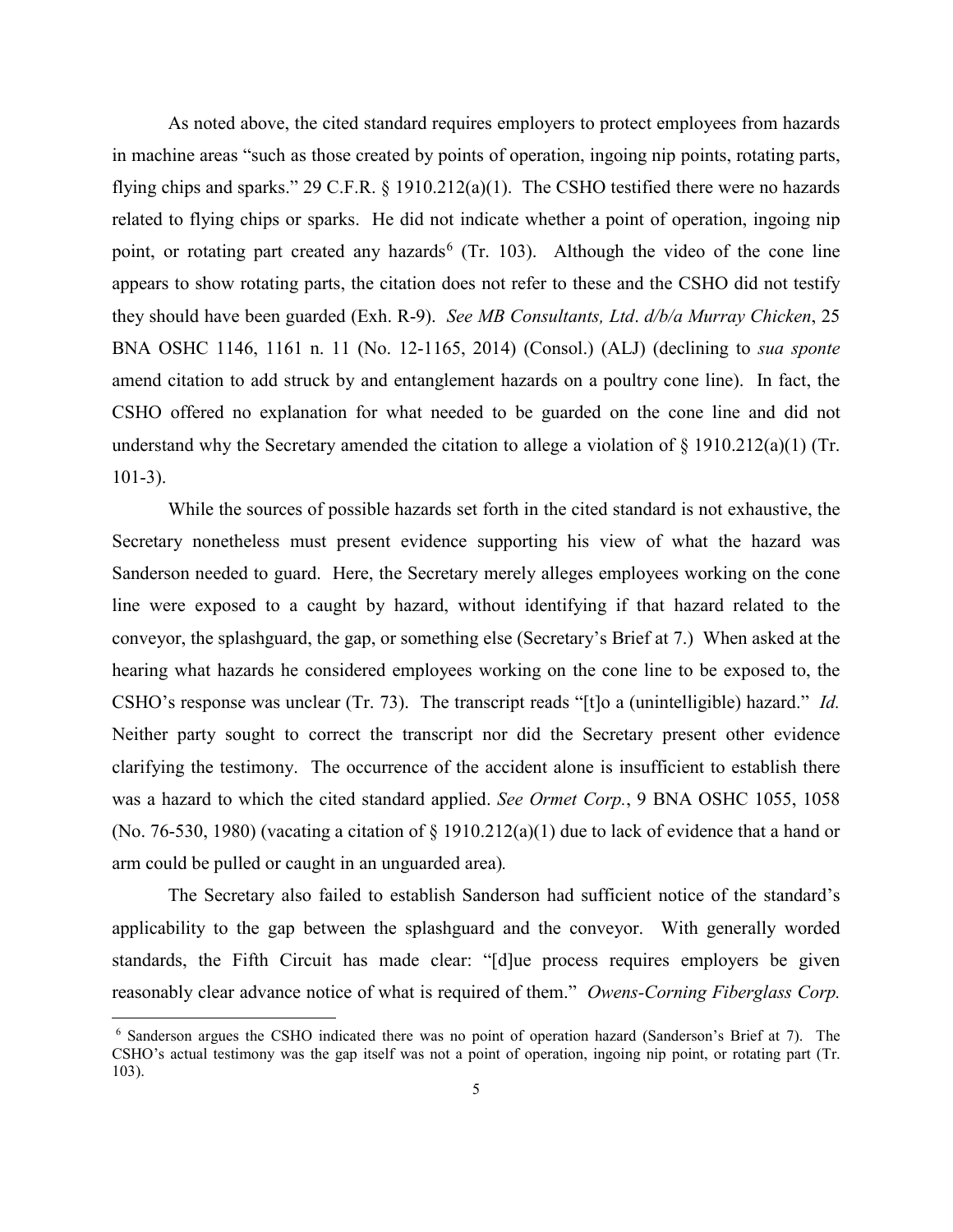*v. Donovan,* 659 F.2d 1285, 1288 (5th Cir 1981). Such notice may be provided by: (1) industry custom and practice; (2) the injury rate for the type of work; (3) interpretations of the regulation by the Commission; or (4) the obviousness of the hazard. [7](#page-5-0) *Corbesco, Inc. v. Dole,* 926 F.2d 422, 427 (5th Cir. 1991).

The record contains no evidence about industry custom or practice. Nor did the Secretary present any evidence of past injuries or accidents which would have put the employer on notice the cone line required additional guarding. Indeed, Sanderson represents there were no injuries or other issues with the gap, such as gloves or fingers becoming stuck, prior to the accident which led to the CSHO's inspection (Tr. 224, 278-79).

As for Commission precedent, the Commission found 29 C.F.R. § 1910.212(a) applicable to conveyors and a judge applied it to a cone line at a poultry plant. *See U.S. Steel Corp.*, 5 BNA OSHC 2063, 2064 (No. 15500, 1977) (finding § 1910.212(a) applicable to a conveyor); *Landish,* 10 BNA OSHC at 1237 (same); *Ormet*, 9 BNA OSHC at 1058 (finding the standard applicable to a conveyor but finding no violation); *Murray Chicken*, 25 BNA OSHC at 1161 (ALJ) (finding the standard applicable to chicken leg splitter and a cone line at a poultry plant). However, none of these cases relate to a gap that was not a point of operation, ingoing nip point, or rotating part. *Id.* (Tr. 103.) Further, in the instant matter, the Secretary is not arguing the conveyor required a guard. He argues the gap needed to be guarded without presenting evidence as to what type of hazard the gap created (Tr. 73). Thus, the Court finds Commission precedent did not provide sufficient notice of 29 C.F.R. § 1910.212(a)'s applicability to the condition the Citation references.[8](#page-5-1) 

<span id="page-5-0"></span><sup>7</sup> Neither the Fifth Circuit, nor the D.C. Circuit, has applied the rational of *Corbesco* to 29 C.F.R. § 1910.212(a). However, the Commission cited the case when vacating a violation of it. *Martin v. Miami Indus., Inc.*, 15 BNA OSHC 1258, 1263 (No. 88-671, 1991), *aff'd in pertinent part*, 983 F.2d 1067 (6th Cir., 1992) (unpublished). *See also E.I. Du Pont De Nemours & Co.*, 17 BNA OSHC 2110 (No. 96-0354, 1997) (ALJ) (applying *Corbesco* in a case appealable to the Fifth Circuit which involved a violation of 29 C.F.R. § 1926.212(a)(1)); *Wal-Mart Distrib., Ctr. No. 6016*, 25 BNA OSHC 1397, 1400 n.10 (No. 88-1292, 2015) (vacating a violation of a personal protective equipment standard for lack of notice), *aff'd in pertinent part*, 819 F.3d 200 (5th Cir. 2016) (not addressing the citation item the Commission vacated for lack of notice).

<span id="page-5-1"></span><sup>&</sup>lt;sup>8</sup> Sanderson contends the cited standard does not apply because the hazard could have been remedied by removing the splashguard altogether (Sanderson's Brief at 8). Whether Sanderson could have complied with the standard by removing rather than lowering the splashguard is a question not before this Court and not relevant to whether there was a violation as the cone line existed at the time alleged in the Citation.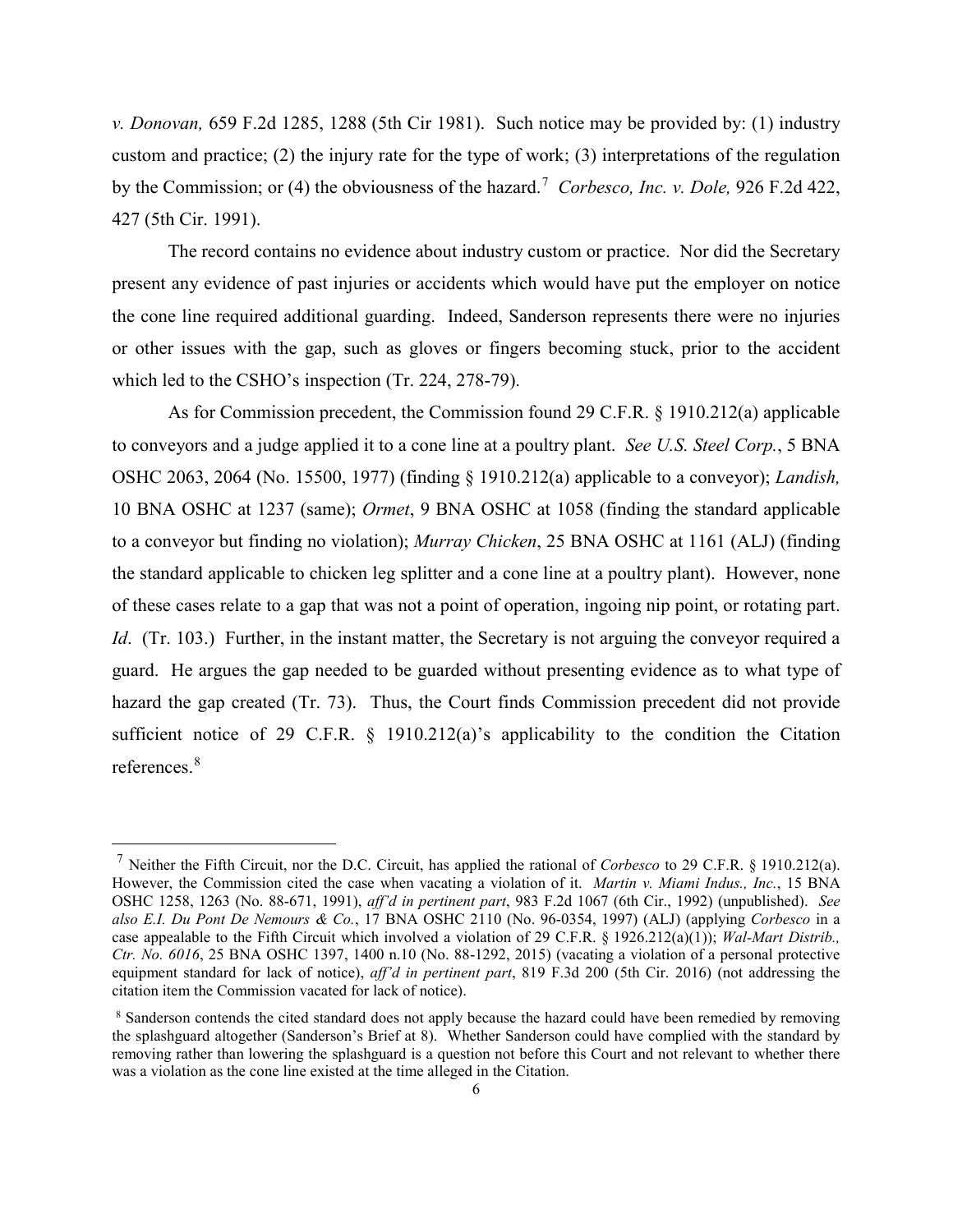In terms of the obviousness of the hazard, Sanderson argues machine specific guard standards and the Safeguarding Publication indicate it did not need to guard the one-quarter inch gap (Sanderson's Brief at 8-9). The cited standard is contained within Subpart O-Machinery and Machine Guarding. Some of the standards within this subpart relate to specific types of machines, while others, including the cited standard, more generally address "machine areas." *Compare* 29 C.F.R. § 1910.212 (general requirements for all machines) *with* 29 C.F.R. § 1910.213 (woodworking machinery requirements). Neither the Secretary nor Sanderson alleges any of the standards in Subpart O relating to specific types of machinery apply here (Sanderson's Brief at 8-9). Instead, Sanderson argues a standard related to a certain type of guard on an abrasive wheel and one concerning power presses establishes a one-quarter inch opening is safe[9](#page-6-0) (Sanderson's Brief at 8 *discussing* 29 C.F.R. §§ 1910.215(b)(9), 1910.217(f)(4)).

There is no dispute the cone line was not an abrasive wheel or a power press (Tr. 92, 94- 95). What may be a permissible type of guarding for one type of machine or one aspect of its use is not acceptable for all machines or for all uses as the hazards likely differ. OSHA has adopted different standards for different types of machinery and imposes different requirements depending on how a machine is being used and what other precautions are taken. For example, in the abrasive wheel guarding standard, a one-quarter inch gap is permissible at the point of operation only when necessary and only if several safety other measures are in place, including other guards. 29 C.F.R.  $\S$  1910.217(c)(1). In the same way, the power press standard permits openings of a one-quarter inch in size only under certain narrow circumstances. 29 C.F.R. § 1910.217(c)(3)(iii)(f) ("Guards shall be used to protect all areas of entry to the point of operation not protected by a presence sensing device").

Sanderson also cites the Safeguarding Publication, which states for die presses, the employer must ensure the use of point of operation guards for openings of one-quarter inch or greater (Exh. R-8 at 22). In another section of the document concerning power press brakes, the

<span id="page-6-0"></span><sup>9</sup> Sanderson cites 29 C.F.R. § 1910.217(f)(4) in its brief (Sanderson's Brief at 8). That provision addresses overloading of power presses and does not refer to permissible gaps in guarding. 29 C.F.R. § 1910.217(f)(4). The court believes Sanderson may have intended to refer to Table O-10, which is referenced in 29 C.F.R. § 1910.217(c)(1), and relates to safeguarding points of operation (Tr. 87-88, 90-91).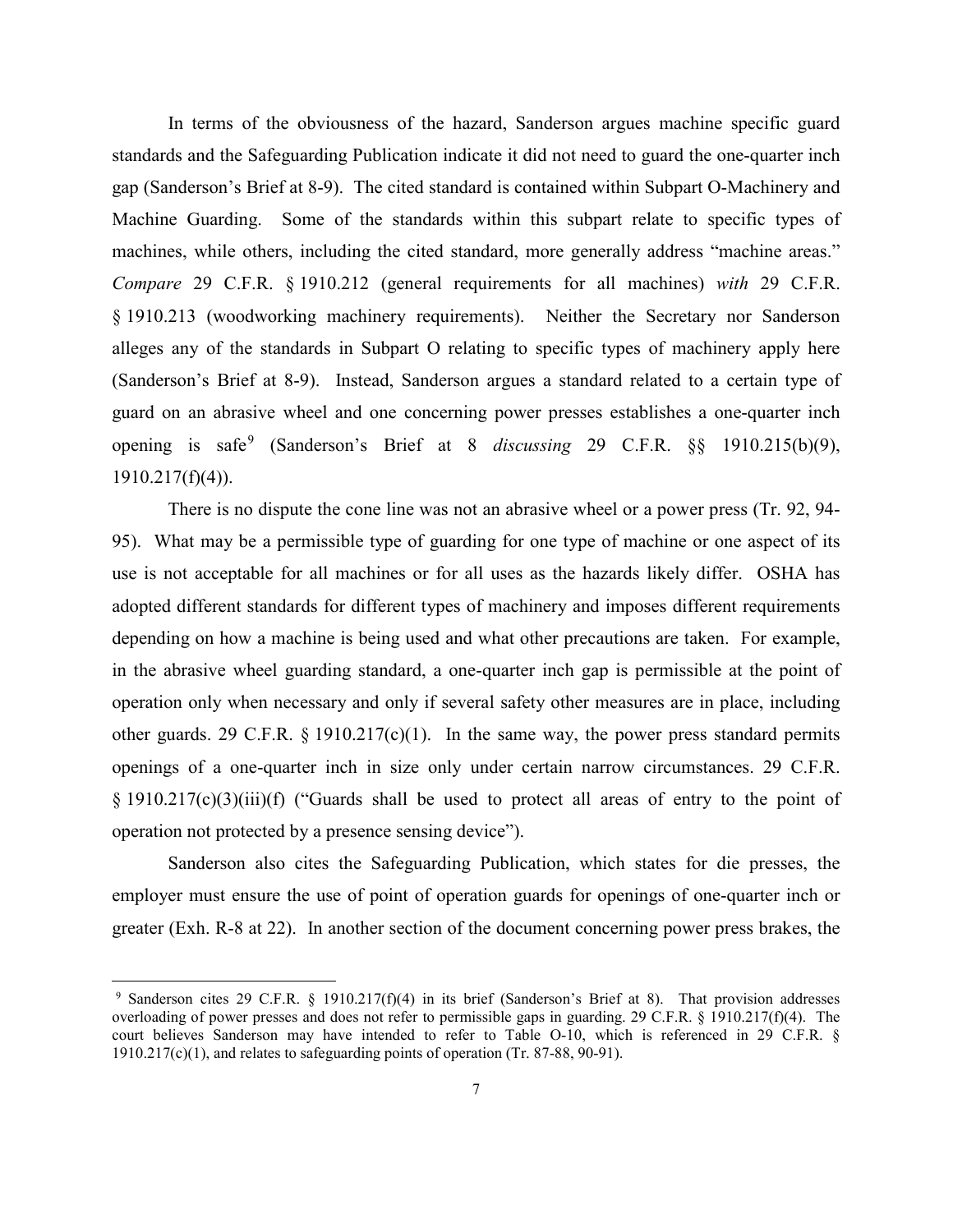document indicates a one-quarter inch opening can be permissible if the employer also implements other safeguards. *Id.* at 28.

Although not cited by Sanderson, the Safeguarding Publication makes clear OSHA's position that: "[a]ny machine part, function, or process may cause injury must be safeguarded"<sup>[10](#page-7-0)</sup> (Exh. R-8 at 9). Because the Safeguarding Publication specifies what constitutes appropriate guarding depends on the machine's design (including what types of safeguards are in place) and how it is used, it does not establish OSHA has concluded gaps of one-quarter inch are permissible[11](#page-7-1) *Id.* at 9, 22, 28 (Tr. 94-95).

However, while neither the machine specific standards nor the Safeguarding Publication, establish one-quarter inch openings are universally permissible, these things lend credibility to Sanderson's claim under Fifth Circuit precedent it did not have notice the one-quarter inch gap was a hazard to which the cited standard applied. *Corbesco*, 926 F.2d at 427. Melvin Butler, the supervisor of the cone lines, completed daily safety inspections but never identified the gap as a hazard<sup>[12](#page-7-2)</sup> (Tr. 203-4; 232-33; Stip. 9). He acknowledged reaching over the line and into the gap to remove chicken would be dangerous, but, indicated he was unaware employees did this and expressed skepticism they would have time to do so given the rapid pace at which they were required to cut the chickens coming down the cone line[13](#page-7-3) (Tr. 215-16, 218; Exh. R-9). *See* 

<span id="page-7-0"></span><sup>&</sup>lt;sup>10</sup> Sanderson also does not discuss the Hazards of Conveyors section, which sets out various hazards related to employees reaching into machine areas to free debris or jammed materials. (Ex. R-8 at 27-30.) This section does not indicate openings of any size are permissible. *Id.*

<span id="page-7-1"></span><sup>&</sup>lt;sup>11</sup> In its brief, Sanderson also cites to Exhibit R-7, which was offered but ruled inadmissible (Tr. 86). Exhibit R-7 was not prepared by OSHA, has no bearing on worksites in Mississippi, and accordingly was found inadmissible under Fed. R. Evid. 401 at the hearing. *Id.* Although Sanderson indicates it is "Michigan OSHA's state plan guidance," it was not prepared by the Michigan Occupational Safety and Health Administration, the agency in charge of administering the Act in Michigan. In fact, it appears no governmental authority prepared or authorized the publication. Rather, it was published by a workers compensation insurance provider. *See* Michigan Municipal League, Workers' Compensation Fund, *http://www.mml.org/insurance/fund/*, last visited December 8, 2016. Particularly in light of the fact both the worksite and Sanderson's principal place of business are both in Mississippi, and the lack of any authentication of the document, consistent with the ruling at the hearing, the court finds Exhibit R-7 is inadmissible and not relevant to this matter (Tr. 86; Stip. 3-4).

<span id="page-7-2"></span><sup>&</sup>lt;sup>12</sup> Other Sanderson employees also completed inspections regularly without identifying the gap as a hazard (Tr. 250-51, 307-8, 315).

<span id="page-7-3"></span><sup>&</sup>lt;sup>13</sup> Sanderson also argues chicken in the gap had no value to the company and suggests it would not care if employees did not remove it (Sanderson's Brief at 5). However, although a piece of "chicken scrap" could not be sold, it could cause the line to shut down and thereby delay production (Tr. 158-59, 176, 219-20, 223-24).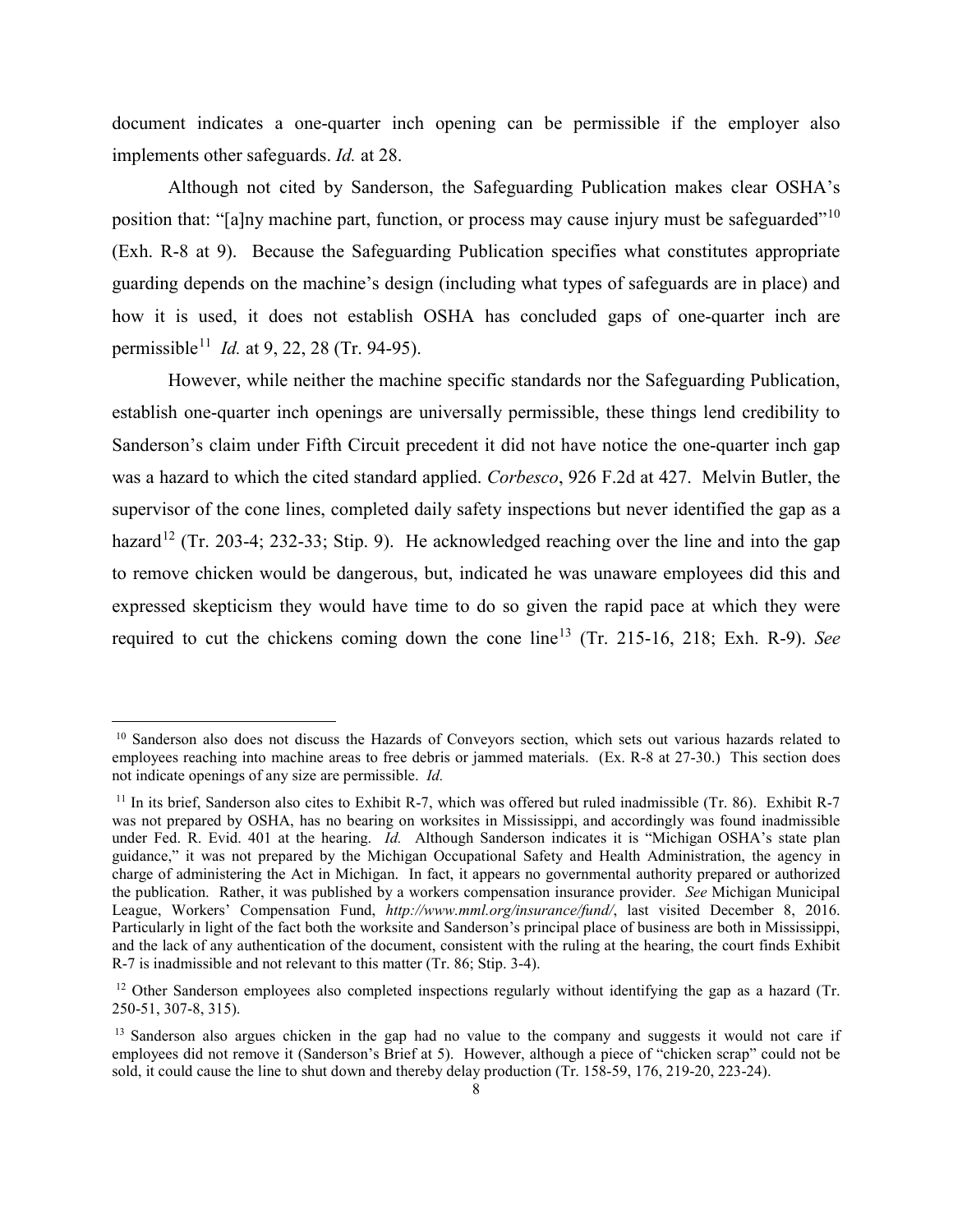*Armour Food Co.,* 14 BNA OSHC 1817 (No. 86-0247, 1990) (discussing how difficult it would be for employees to come into contact with unguarded parts).

Ward, Sanderson's safety and health coordinator, also testified he was unaware of any hazard on the cone line and expressed similar skepticism employees would have time to reach across the line while it was moving (Tr. 236, 279, 285, 288). He viewed the splashguard not as a machine guard or something related to safety but solely as a means to keep product on the line<sup>[14](#page-8-0)</sup> (Tr. 251). It was not intended to protect employees from a moving part and was not located at a point of operation (Tr. 251-52). Ward considered the gap to be too small to trap a finger or hand. (Tr. 255-56, 282-83.) He believed the employee was injured because she failed to don her gloves appropriately causing the tip of her glove to become trapped, leading to her injury[15](#page-8-1) (Tr. 256).

The Secretary neither disputes this explanation for the injury nor provided evidence the gap was of a sufficient size to trap a finger when gloves were appropriately worn (or without any personal protective equipment). The Secretary does not allege Sanderson's personal protective equipment policies and procedures were deficient such that it could have been anticipated an employee would improperly don a glove. Likewise, the Secretary does not suggest Sanderson knew or could have known an improperly donned glove could become trapped in the gap.<sup>16</sup> In addition, there is no evidence Sanderson's overall pattern of inspecting for hazards was insufficient or it otherwise was capable of recognizing the hazard before the accident (Tr. 250- 51, 278). While the Secretary need not prove how an injury occurred, or even that there was one,

<span id="page-8-0"></span><sup>&</sup>lt;sup>14</sup> In her opening statement, the Secretary's counsel alleged Sanderson failed to properly install and maintain the splashguard and this resulted in a hazard (Tr. 19). However, no witness indicated the splashguard was a machine guard or provided evidence supporting the theory it had been improperly installed or maintained.

<span id="page-8-1"></span><sup>&</sup>lt;sup>15</sup> Ward also indicated the splashguard was on the opposite side of where the employees stood (Tr. 254). In his view, employees did not have any contact with it (Tr. 255, 285, 288). However, two employees testified about workers routinely using their hands or scissors to remove product from the gap between the splashguard and the rest of the cone line (Tr. 159-60, 190-91, 263-64, 268-69).

<span id="page-8-2"></span><sup>16</sup> The standard takes into account the inability of humans to always follow every safety precaution. *See Brick & Block Co.*, 3 BNA OSHC 1876, 1878 (No. 4859, 1976) (noting, in connection with a violation of § 1910.212(a), that guarding is still required even if policies are set up to limit contact with machines). However, under Fifth Circuit precedent, the Secretary still had to show the employer had actual or constructive notice of applicability. *Corbesco*, 926 F.2d at 427. The Secretary failed to show Sanderson should have known its glove policies were deficient such that the gap presented a hazard. Sanderson was not cited for any training or personal protective equipment violations and the CSHO did not even ask the injured employee if she had been trained on how to wear the required gloves (Tr. 130-31).